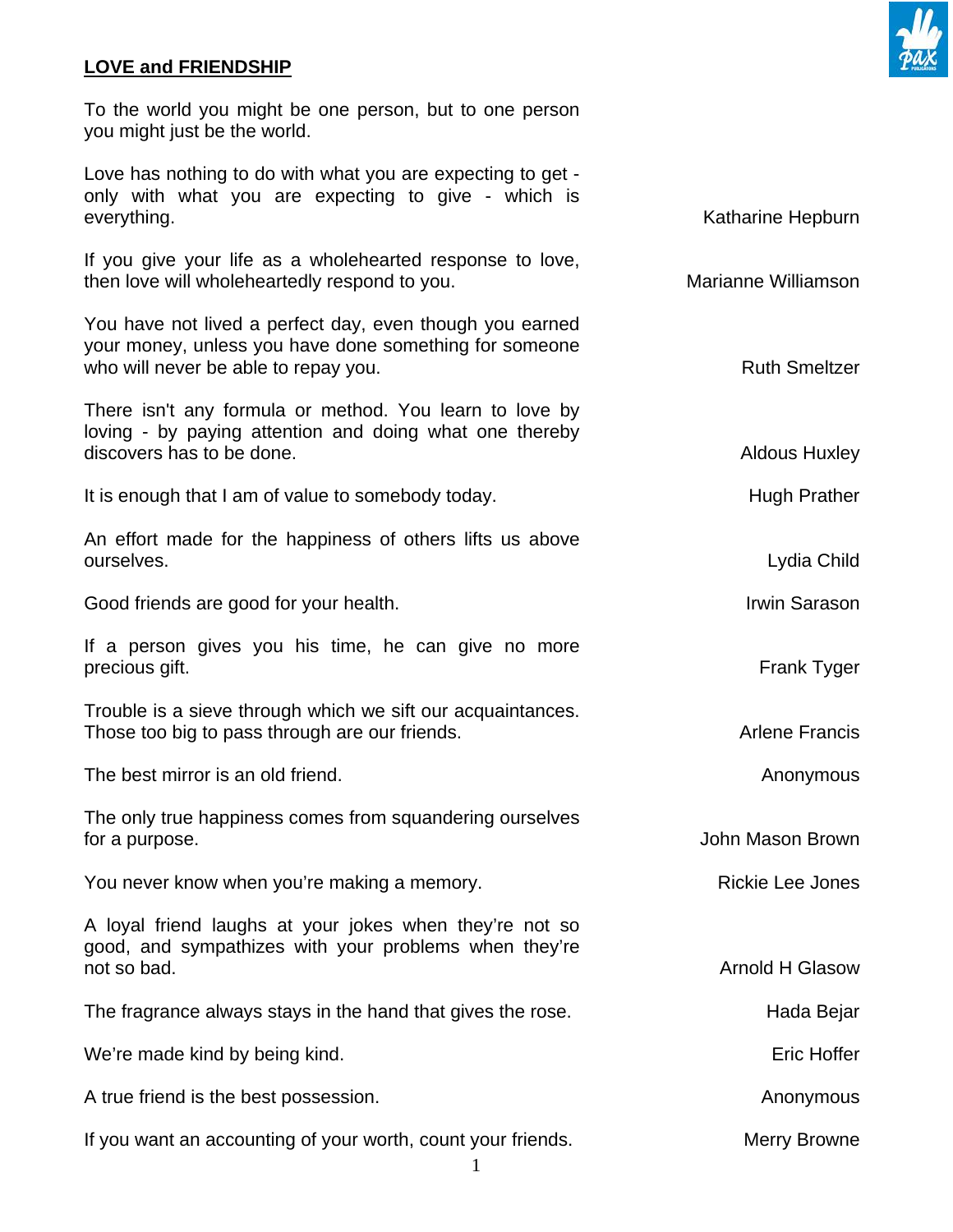

| It's the friends you can call up at 4am that matter.                                                                                                            | Marlene Dietrich       |
|-----------------------------------------------------------------------------------------------------------------------------------------------------------------|------------------------|
| One loyal friend is worth ten thousand relatives.                                                                                                               | <b>Euripides</b>       |
| No yesterdays are ever wasted for those who give<br>themselves to today.                                                                                        | <b>Brendan Francis</b> |
| Do not look for love; look for ways to love.                                                                                                                    | <b>Eric Maisel</b>     |
| Love frees us to see others as God sees them.                                                                                                                   | Joan Chittister osb    |
| Wise sayings often fall on barren ground; but a kind word is<br>never thrown away.                                                                              | Sir Arthur Helps       |
| None is so rich as to throw away a friend.                                                                                                                      | <b>Turkish Proverb</b> |
| Do not protect yourself by a fence, but rather by your<br>friends.                                                                                              | <b>Czech Proverb</b>   |
| It is the heart that gives; the fingers just let go.                                                                                                            | Ibo Proverb            |
| We never know the worth of water till the well is dry.                                                                                                          | <b>English Proverb</b> |
| Shared joy is a double joy; shared sorrow is half a sorrow.                                                                                                     | <b>Swedish Proverb</b> |
| Help your brother's boat across, and your own will reach<br>the shore.                                                                                          | <b>Hindu Proverb</b>   |
| In times of need it is better to have a friend than money.                                                                                                      | <b>Greek Proverb</b>   |
| The man who thinks he can live without others is mistaken;<br>the one who thinks others can't live without him is even<br>more deluded.                         | Hasidic saying         |
| Oh, how everything that is suffered with love is healed<br>again!                                                                                               | St Teresa of Avila     |
| If you give gladly, even if you give only a little, it is a big gift.<br>If you give unwillingly, even if you give a big gift, you turn in<br>into a small one. | St John Chrysostom     |
| Our work brings people face to face with love.                                                                                                                  | Mother Teresa          |
| No one is useless in this world who lightens the burdens of<br>another.                                                                                         | <b>Dickens</b>         |
| Hatred is not the opposite of love; indifference is, just as<br>spiritual indifference rather than atheism is the enemy of<br>authentic religion.               | Diarmuid O'Murchu      |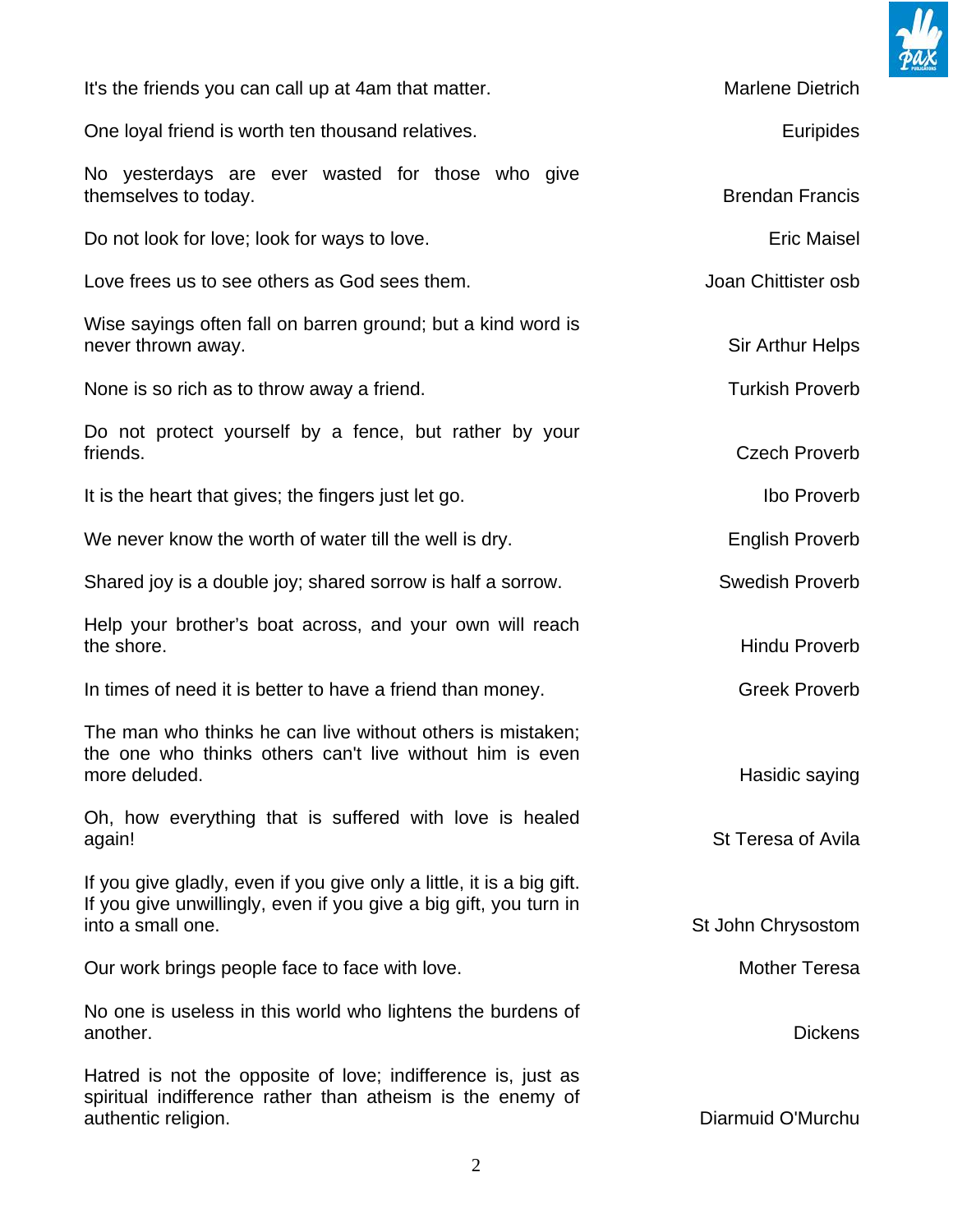| Friendship is a plant that must be often watered.                                                                                                         | Anonymous              |
|-----------------------------------------------------------------------------------------------------------------------------------------------------------|------------------------|
| When love is your greatest weakness, you will be the<br>strongest person in the world.                                                                    | Garman Wold            |
| If you were going to die soon and had only one phone call<br>you could make, who would you call and what would you<br>say? And why are you waiting?       | <b>Stephen Levine</b>  |
| Age does not protect you from love. But love, to some<br>extent, protects you from age.                                                                   | Jeanne Moreau          |
| To find a friend one must close one eye - to keep him, two.                                                                                               | Norman Douglas         |
| The essence of true friendship is to make allowance for<br>another's little lapses.                                                                       | David Storey           |
| You can always tell a real friend: when you've made a fool<br>of yourself he doesn't feel you've done a permanent job.                                    | Laurence Peter         |
| There is no physician like a true friend.                                                                                                                 | Anonymous              |
| A flatterer is a man who tells you your opinion and not his<br>own.                                                                                       | Anonymous              |
| Compliments were made for strangers, not for friends.                                                                                                     | Anonymous              |
| It is necessary only to know that love is a direction, rather<br>than a state of the soul.                                                                | Simone Weil            |
| I remember those happy days and often wish I could speak<br>into the ears of the dead the gratitude which was due to<br>them in life and so ill-returned. | Gwyn Thomas            |
| Sacrifice is a positive act. Its essence is something given;<br>not something given up.                                                                   | Evelyn Underhill       |
| Since there is nothing so worth having as friends, never<br>lose a chance to make them.                                                                   | Francesco Guicciardini |
| Love is not blind - it sees more, not less. But because it<br>sees more, it is willing to see less.                                                       | Rabbi Julius Gordon    |
| A friend knows the song in my heart and sings it to me<br>when my memory fails.                                                                           | Donna Roberts          |
| It is one of the blessings of old friends that you can afford to<br>be stupid with them.                                                                  | Ralph Waldo Emerson    |
| You cannot do a kindness too soon, for you never know<br>how soon it will be too late.                                                                    | Ralph Waldo Emerson    |

 $\mathbf{II}$ 

 $\boldsymbol{\mathcal{P}}$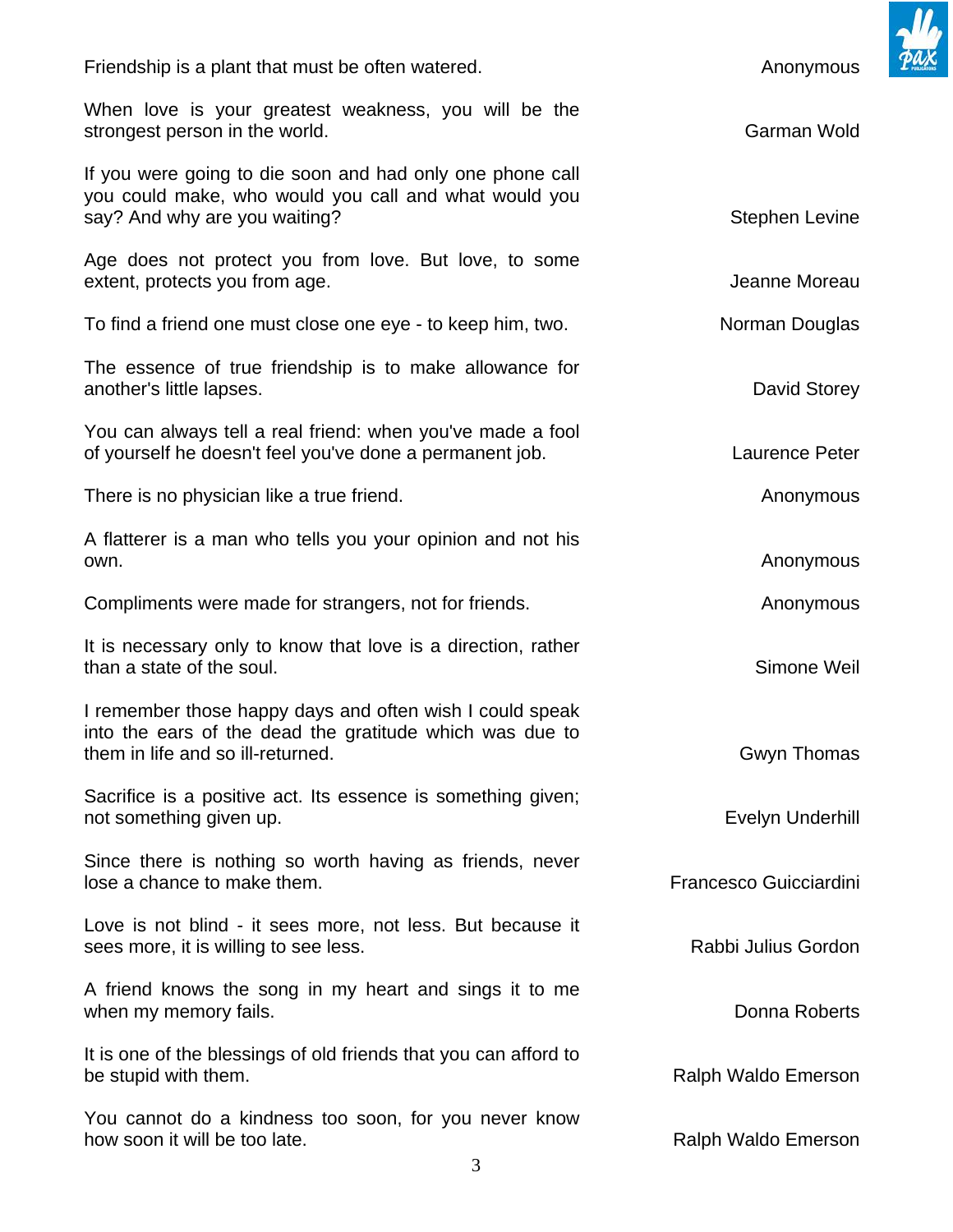

| There is a land of the living and a land of the dead, and the<br>bridge is love.                                                                                                      | <b>Thornton Wilder</b> |
|---------------------------------------------------------------------------------------------------------------------------------------------------------------------------------------|------------------------|
| There is only one thing better than making a new friend,<br>and that is keeping an old one.                                                                                           | Elmer G Leterman       |
| A smile is a powerful weapon; you can even break ice with<br>it.                                                                                                                      | Anonymous              |
| Wear a smile and have friends; wear a scowl and have<br>wrinkles.                                                                                                                     | George Eliot           |
| The best way to cheer yourself up is to try to cheer<br>somebody else up.                                                                                                             | Mark Twain             |
| I can live for 2 months on a good compliment.                                                                                                                                         | Mark Twain             |
| The real great man is the man who makes everyone feel<br>great.                                                                                                                       | <b>G K Chesterton</b>  |
| The way to love anything is to realize that it may be lost.                                                                                                                           | <b>G K Chesterton</b>  |
| In God there is no hunger that needs to be filled, only<br>plenteousness that desires to give.                                                                                        | C S Lewis              |
| God's problem is not that God is not able to do certain<br>things. God's problem is that God loves. Love complicates<br>the life of God as it complicates every life.                 | Douglas John Hall      |
| The richest man in the world is not the one who still has the<br>first dollar he ever earned. It's the man who still has his best<br>friend.                                          | Marsha Mason           |
| A happy marriage is a long conversation that always seems<br>too short.                                                                                                               | <b>Andre Maurois</b>   |
| All virtue is loving right, all sin is loving wrong.                                                                                                                                  | Hubert van Zeller osb  |
| When marrying, ask yourself this question: Do you believe<br>that you will be able to converse well with this person into<br>your old age? Everything else in marriage is transitory. | <b>Nietzsche</b>       |
| We cannot hold a torch to light another's path, without<br>brightening our own.                                                                                                       | <b>Ben Sweetland</b>   |
| Ultimately, love is self-approval.                                                                                                                                                    | Sondra Ray             |
| If you discover your nature is changeable, transcend<br>yourself.                                                                                                                     | <b>St Augustine</b>    |